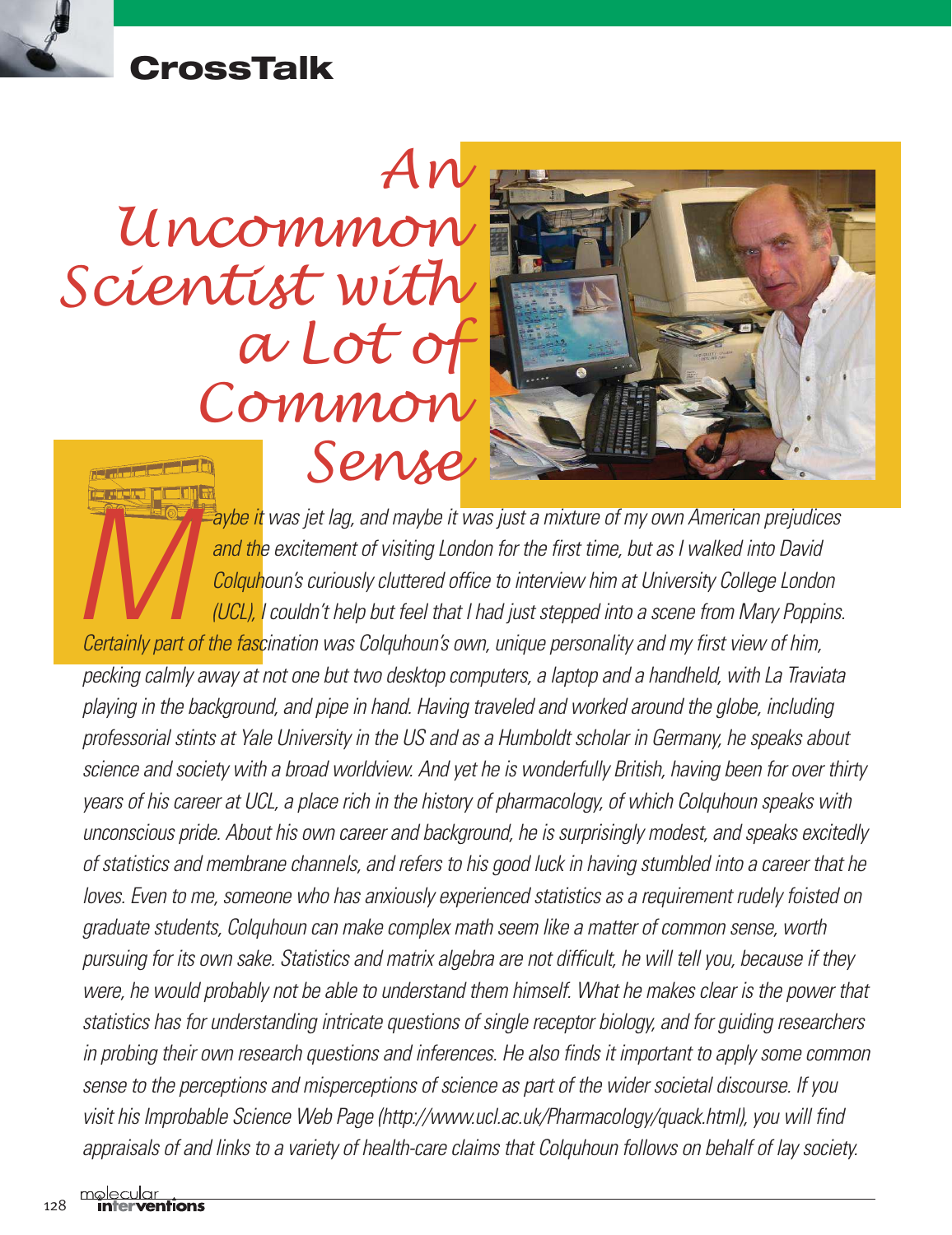*Professor Colquhoun will also be at the World Congress of Pharmacology in San Francisco to deliver the Second IUPHAR Lecture in Analytical Pharmacology. Whether you really want to learn something about receptor biology, or just want to enjoy the personality of a speaker who is not only scientifically distinguished but also fun, you'll certainly be able to do so at Colquhoun's lecture. — HBS* 

#### *MI:* How did you get into pharmacology?

**DC:** Well, I did really terribly at school. The only academic record I created at school, I think, was to fail geography three consecutive times, getting lower marks at each attempt. This had never been achieved before. Perhaps it is why I now love maps and charts.

Luckily, my father was a teacher—a disappointed one at that stage, but he knew the right things to do. He could see that I had no talent at languages, which all the rest of my family was good at. He taught French and German all his life. He thought something scientific would be good for me. And the only thing I could get into with my appalling qualifications was pharmacy.

So I became an apprentice pharmacist. I was paid two pounds a week, I remember, which was slave labor even in the fifties. It was actually rather good for me, because I soon realized that the last thing I wanted to do was spend the rest of my life selling condoms. In the shop there was a book called *Martindale's Extra Pharmacopeia*, a big thick book that I spent much of my time reading. I used to take it home and read it on the bus. It had a black cover and the edges of the pages were red so it looked rather like a Bible. So I used to get some funny looks.

#### *MI:* They thought you were a zealot?

**DC:** Perhaps I am, but certainly not that sort. UCL was founded to allow people to get an education regardless of their beliefs, or lack of them. It was founded when the only other universities in England (Scotland was more advanced), Oxford and Cambridge, required you to be a member of the Church of England (and, of course, male). Anyway my father got me into a course at University of Leeds, which specialized in pharmacology. It turned out, like many university courses, to be a bit of a teach-yourself job in the later stages, but it got me started. It also led to a strong belief that teaching and research should not be divorced –otherwise you get teachers who do not themselves understand the subject very well.

*MI:* And so did you finally feel in your element once you got into pharmacology?

**DC:** Yes, but it was not the only element I enjoyed. I quite liked the first-year physical chemistry course, which most people didn't. And we had some ancillary lectures on statistics, and the statistician (Welch) who was teaching would stand, back to the class, and write everything out in chalk until the blackboard was full, rub it out, and begin again at the top left-hand corner <laughs>. But the result of

this procedure is that he went very slowly and I really found myself fascinated by it. He would have scored zero on the sort of rubbishy teaching audit we are plagued with now, but he had a big effect on me.

#### *MI:* Why did you find statistics so fascinating?

**DC:** I went through a phase of catching up on my education. I started reading books about inference—stuff written by philosophers. But it dawned on me that this was all verbiage; the people who had really thought about the basis of inference were statisticians, not philosophers. Read Fisher, Bayes, and so on, not Popper. That is where you find the whole basis of experimental science—how to get knowledge (and the limits of knowledge) about the natural world from observations. Of course most scientists don't give a damn about it (and most of the time that does no great harm), but I liked it enough to write a book on it later (*Lectures on Biostatistics: An Introduction to Statistics With Applications in Biology and Medicine* [Oxford University, 1971]). Russell had a great influence too, though not because of his views on inference. I still carry round on my PDA a lovely quotation from his work:

"I wish to propose for the reader's favourable consideration a doctrine which may, I fear, appear wildly paradoxical and subversive. The doctrine in question is this: that it is undesirable to believe a proposition when there is no ground whatever for supposing it true. I must, of course, admit that if such an opinion became common it would completely transform our social life and our political system: since both are at present faultless, this must weigh against it. I am also aware (what is more serious) that it would tend to diminish the incomes of clairvoyants, bookmakers, bishops and others who live on the irrational hopes of those who have done nothing to deserve good fortune here or hereafter." *On the value of Scepticism (1935)*

*MI:* And what was your actual work as a PhD student?

**DC:** Unfortunately, Walter Perry (then Head in Edinburgh) put me onto passive sensitization. I was trying to measure the binding of immunoglobulins to lung tissue. But there was too much nonspecific binding for it to succeed. This was at the same time that Humphrey Rang, whom I later came to know and to work with, was working on the binding of radiolabeled atropine to smooth muscle of the gut for his PhD in Oxford. His work was really the first of the modern era of ligand-binding experiments. Everyone in America seems to think that ligand binding was invented by Sol Snyder. It was actually invented by Paton and Rang, whose paper (1965) is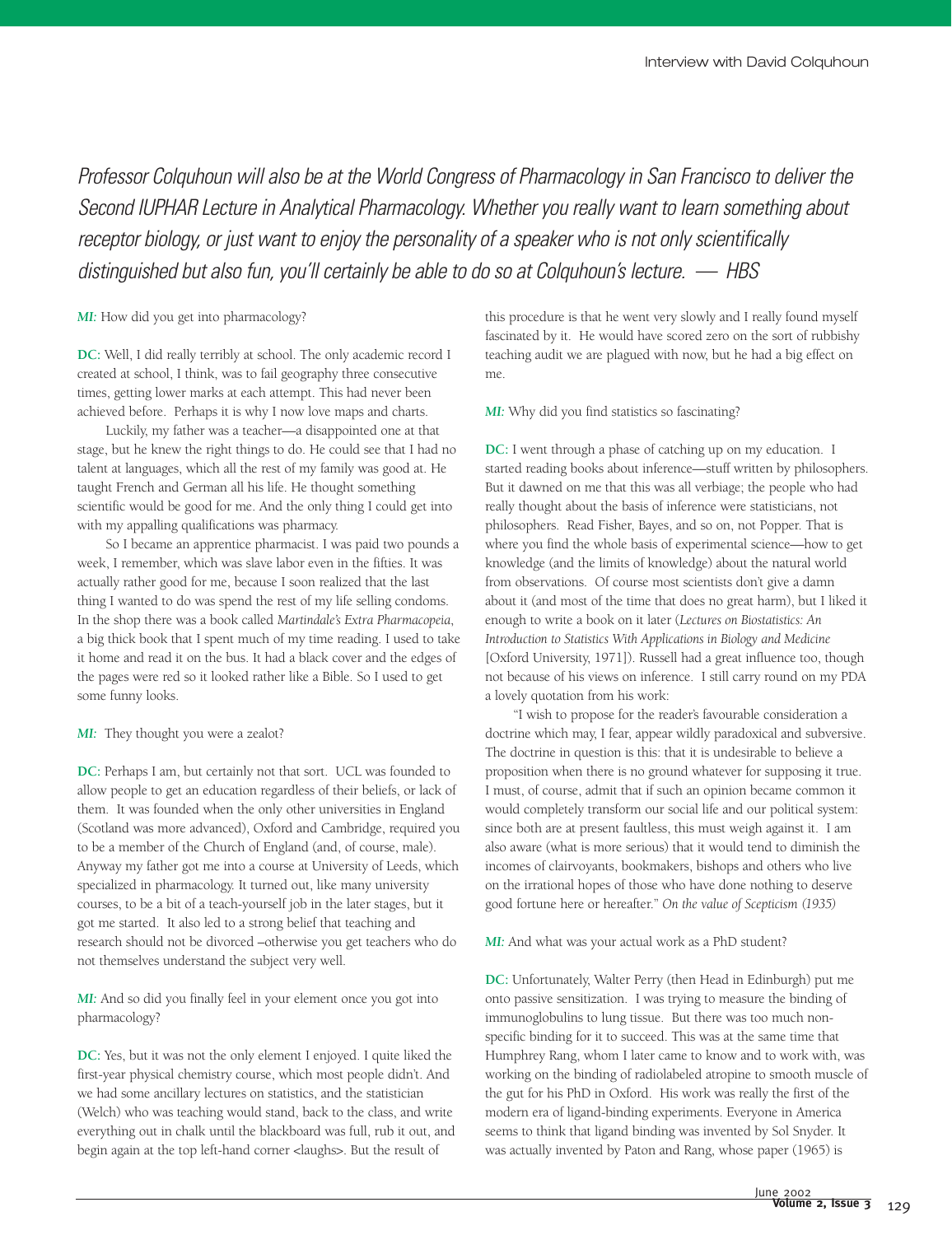### **CrossTalk**

better than many that followed it.

*MI:* And at the time you arrived in the 60s, what were your primary interests?

**DC:** I was helped at this point by Humphrey Rang. I liked him before I even met him because I first discovered about his atropine binding work when a talk was given at the Pharmacological Society. But it was given not by Humphrey Rang, who as the PhD student would normally have given it. Instead it was given by his boss, Bill Paton, who apologized that he had to give the talk, because Humphrey was bobbing around the North Sea in a small sailing boat and he thought that more important! So, I thought, this must be an interesting guy. Subsequently I shared a 30-foot sloop with him for many years. Humphrey Rang had already done a postdoc with J. Murdoch Ritchie and I think he could see that I was floundering a bit. So he said, "Why don't you go to Yale?" I went, and I loved it. I stayed with Ritchie for two years (and learned to fly), and then on to Southampton, where Humphrey had become Chair, for four years. They have an Institute of Sound and Vibration Research, which was quite eminent. Those guys knew all about noise analysis—they had programs that would work out spectral densities. And then Humphrey went to St. George's (London) and I followed him. We were right into noise analysis and voltage jumps then. We got a grant to buy a PDP11 for an unbelievable £76 000.

#### *MI:* What is a PDP11?

**DC:** <Laughs, rummages behind chair.> The PDP8 and 11 were the minicomputers that preceded the PCs. That <holding up a disk, roughly two feet in diameter> is a PDP disk cartridge; it holds 2.2Mb, almost twice a floppy.

*MI:* But the fact that you were interested in statistics and random processes was really perfectly timed for the advent of studies on single receptors. What were you learning through noise analysis?

**DC:** Noise analysis will give you an estimate on the current that passes through a single ion channel when it's open. So we were learning what a single molecule was doing from noise analyses. Once you start thinking about single molecules some curious paradoxes arise: Imagine an antagonist bound to receptors and then you suddenly wash out all the free antagonist. The bound stuff will dissociate slowly and it will give you a simple exponential curve, an exponential decay, and the time constants of that decay ought to be one over the dissociation rate constant for that binding reaction (that was shown by A.V. Hill later at UCL, in 1909, ten years before Langmuir). Well I had read somewhere that one over the dissociation rate constant was the mean lifetime of the receptor– antagonist complex; this is the interpretation of the rate constant at the one-molecule level. So say the mean lifetime of the atropine– receptor complex is ten minutes. It is easy to imagine that the time

constant for loss of bound atropine gives you an average length of time from the moment of washout until the dissociation of the bound molecule. But there's a snag in this argument, because it's ten minutes from the moment of wash-off, on average, before the atropine comes off, but the complex had been at equilibrium, before you started the experimental wash-off. So all of those complexes that were present at zero-time when you wash out the antagonist have already been in existence for some time before wash-off. So I thought, in that case, the average time from zero for it to come off should only be a portion (intuitively, half) of the channel lifetime. I could not understand this at all. Donald Jenkinson, who had done his PhD with Bernard Katz, and I used to argue about it endlessly. Then I met Alan Hawkes in the senior Common Room here at UCL, and I said, "Look, I cannot understand why this time constant for wash-off should be the mean lifetime of the complex. It looks to me as if it should be shorter than the mean half-life of the complex." He pointed out to me that this "waiting time problem" is well-known in statistics. You wait longer for a bus if they come randomly than if they come at regular intervals.

*MI:* The waiting for atropine to dissociate ... is like waiting for a bus?

**DC:** Well, if buses come along every ten minutes on the dot and you turn up randomly at the bus stop, it's fairly common sense that the average time you'll wait to catch the bus is five minutes. But the interesting thing is, if the buses arrive randomly, the average interval, over a long period of time, between buses is ten minutes—assuming you have as many buses in all as in the first example. The fact that you have to wait in the random case ten minutes and not five means that on average you arrive in a twenty-minute gap. And the reason for that is when the buses arrive at random, the intervals between them are all different, and in fact there will be more shorter-thanaverage intervals than there will be longer-than-average intervals, because of the shape of the exponential distribution. The important thing, though, is that intervals that are longer than average, though they are fewer in number, actually occupy a larger proportion of the time. And it's the proportion of the time they occupy that matters. Because long intervals occupy more time than short intervals, if you show up at random, you tend to turn up in a long interval—actually twice as long as average. And that's why you have to wait longer for the bus that comes at random. And that's why—this is incredible at first sight—if you equilibrate with atropine and say NOW I'm washing out, by saying NOW, you have selected for receptor complexes that are twice as long as average in duration. And true enough, after zero you only see half their life, but since the lifetime of those particular ones is twice the average, it all cancels out. And so it's the most beautiful thing.

At about this time, Bernard Katz published his papers about noise analysis. He supposed (correctly, as usual) that the noise he saw arose from random moment-to-moment fluctuations in the number of ion channels that were open. I had problems with the theory at first and while in Yale I wrote to Alan Hawkes. He wrote